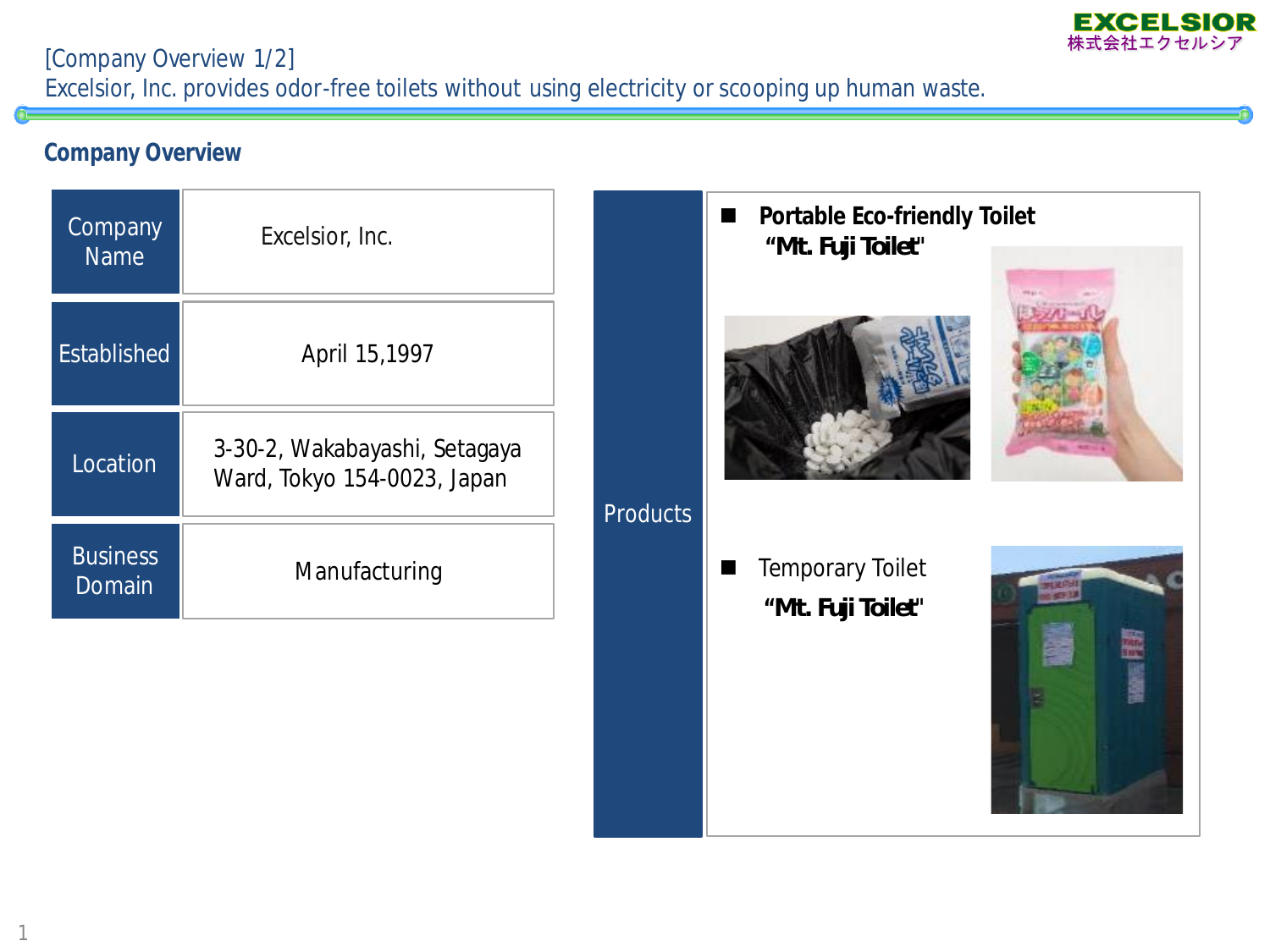## **Overview**